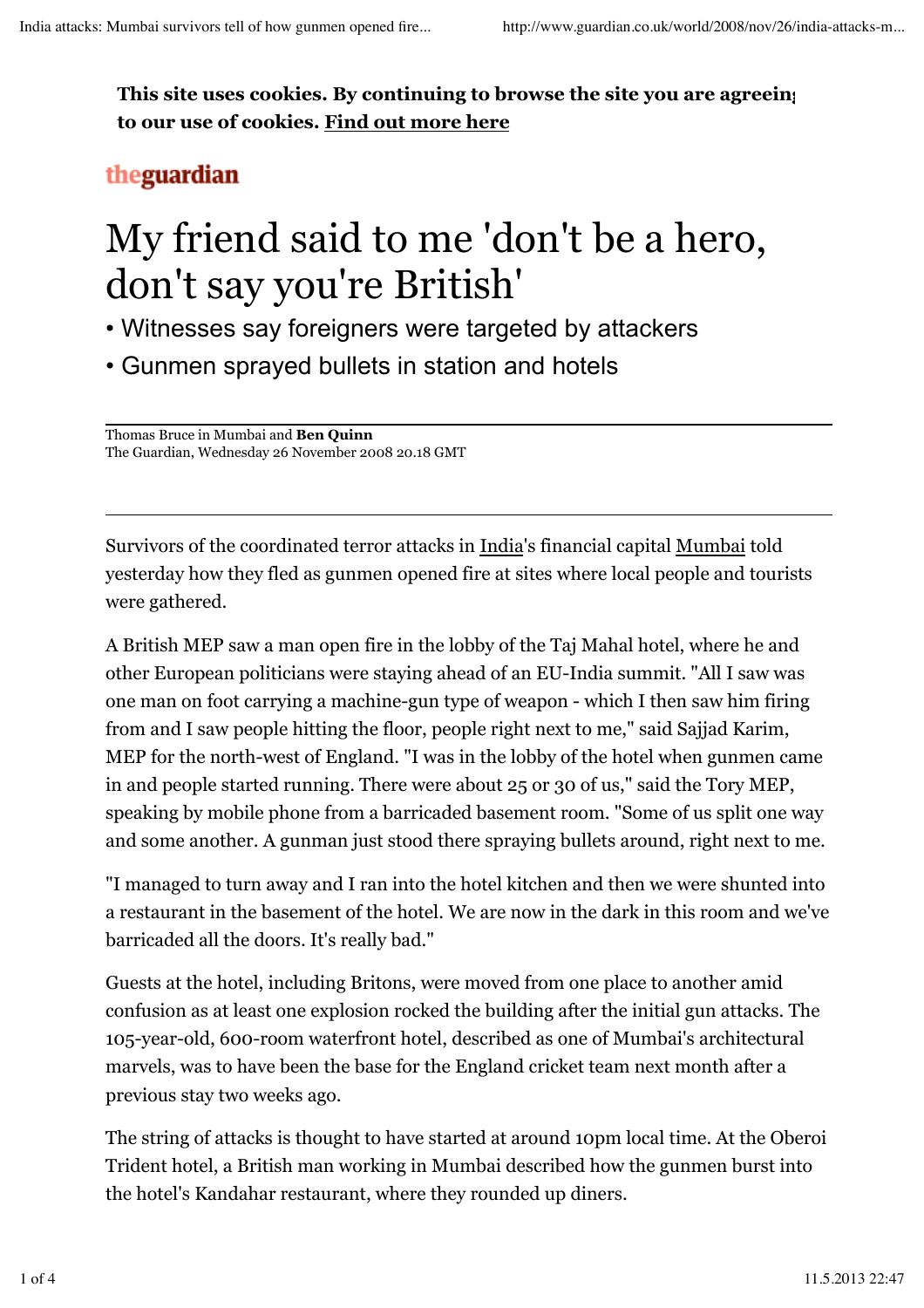Alex Chamberlen, who works for the Indian Premier League website, said: "A guy burst in with a machine gun. He was in western dress wearing jeans and he asked for British and American tourists.

"They told everybody to stop and put their hands up and asked if there were any British or Americans. My friend said to me, 'don't be a hero, don't say you are British'. I am sure that is what this is all about," he told Sky News.

He said that he and another man managed to escaped through a fire exit and stumbled through the smoke that filled the hotel.

They made their way to the lobby and emerged outside to find fire engines and 20 armed policemen "looking as scared as we were".

Another British businessman, Colin Tungate, was in a lift which reached the hotel lobby amid the gunfire. "We took the lift to the lobby and heard bangs as the door opened. A Japanese man in the lift, was shot and wounded at that precise moment. I frantically pressed the 'close door' button but had to move the shot man's foot for the doors to close," he said. Tungate and his colleagues were told by staff to head for another part of the hotel where they waited for an hour before being escorted from the hotel.

Another guest fleeing from the Oberoi hotel was Mangho Kripalni, 84, who moved from India to New York as a young man and was taking his two daughters and granddaughter to India for the first time.

"It was sheer panic. I was in my room, lying down, when I heard loud explosions. I thought it was fireworks, but soon realised something was wrong and that there was gunshots too. I got on my bathrobe and went outside the room," he told the Guardian. "I just came here to show my family India but now I don't know why I did that." His daughters were still inside the hotel, he said.

Meanwhile a separate attack was launched at the Cafe Leopold, a popular tourist restaurant nearby. Sourav Mishra, a Reuters reporter, was at the cafe when gunmen opened fire. "I was with my friends. Something hit me. I ran away and fell on the road. Then somebody picked me up. I have injuries below my shoulder," he said later from a hospital bed he was sharing with three other people.

Elsewhere, police battled gunmen at the Chhatrapati Shivaji railway station, where grenades were thrown and at least 10 people were said to have been killed.

Police also said that at least three people were killed in a bomb explosion in a taxi on Mazegaon dockyard road, while firing was reported at the Cama hospital in south Mumbai.

As the fighting raged, hotel guests who had barricaded themselves inside rooms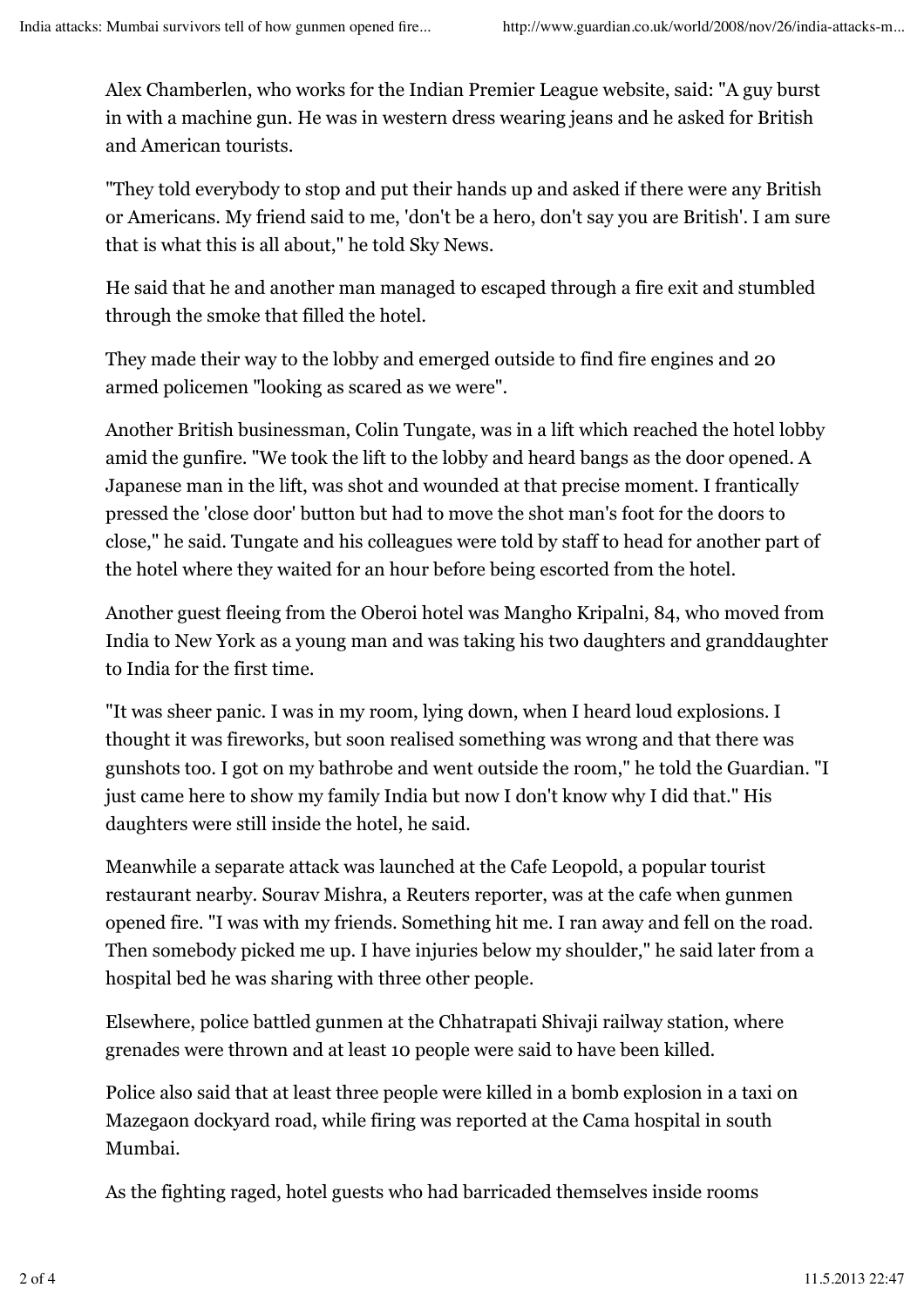attempted to contact those on the outside.

Another Tory MEP, Said Kamal, told the Guardian that he had left the Taj hotel earlier to go out for dinner and had received a call from a colleague warning him not to return.

"It seems like these attacks were deliberately targeting locations where foreigners were staying," said Kamal, who added that a Hungarian working with the MEPs was among the injured. "I've been receiving texts from a German MEP who told me that she is hiding in one of the hotel kitchens. She just said 'it's dangerous and I'm in hiding'."

Indian television later showed pictures of the lobbies of both the Taj and the Oberoi Trident hotels on fire, and of people being evacuated from the Oberoi with their hands on their heads. Some of the injured were evacuated from the Taj on luggage carts. Early this morning, as the army moved in to take control, gunmen were continuing to hold out in the two hotels and the Cama hospital, and were said to be holding hostages.

• This article was amended on Wednesday 30 July 2009. In the article above we quoted a man we said was called Alex Chamberlain. That should have been Chamberlen. This has been changed.



## Sign up for the Guardian Today

Our editors' picks for the day's top news and commentary delivered to your inbox each morning.

**Sign up for the daily email**

| More from the Guardian What's this? More from around the             | What's this?                                          |
|----------------------------------------------------------------------|-------------------------------------------------------|
| Huge turnout for Pakistan polls – but parties protest at             | web                                                   |
| threats and violence 11 May 2013                                     | The 7 Deadly Sins of Cloud Computing (Engineered to   |
| An open letter to Charles Ramsey from a fellow                       | Innovate)                                             |
| Cleveland resident $\sim$ 09 May 2013                                | Massive Archeological Find Points To Origins Of       |
| Experience: I met my burglars on holiday 11 May 2013                 | Civilization (redOrbit)                               |
| Eight footballers say 'we're gay' but keep quiet in fear of          | Bank of China closes N Korean bank account (Financial |
| fans 05 May 2013                                                     | Times)                                                |
| The sun is at last setting on Britain's imperial myth o <sub>8</sub> | The Corpse in the Bedroom (The New York Times)        |
| May 2013                                                             | Why We Should Meditate - (Words by Jo)                |

## **Ads by Google**

British Expat in Germany? Avoid Losing 55% of Your UK Pension Download a Free Expat Pension Guide www.forthcapital.com SEDB - Singapore Sessions